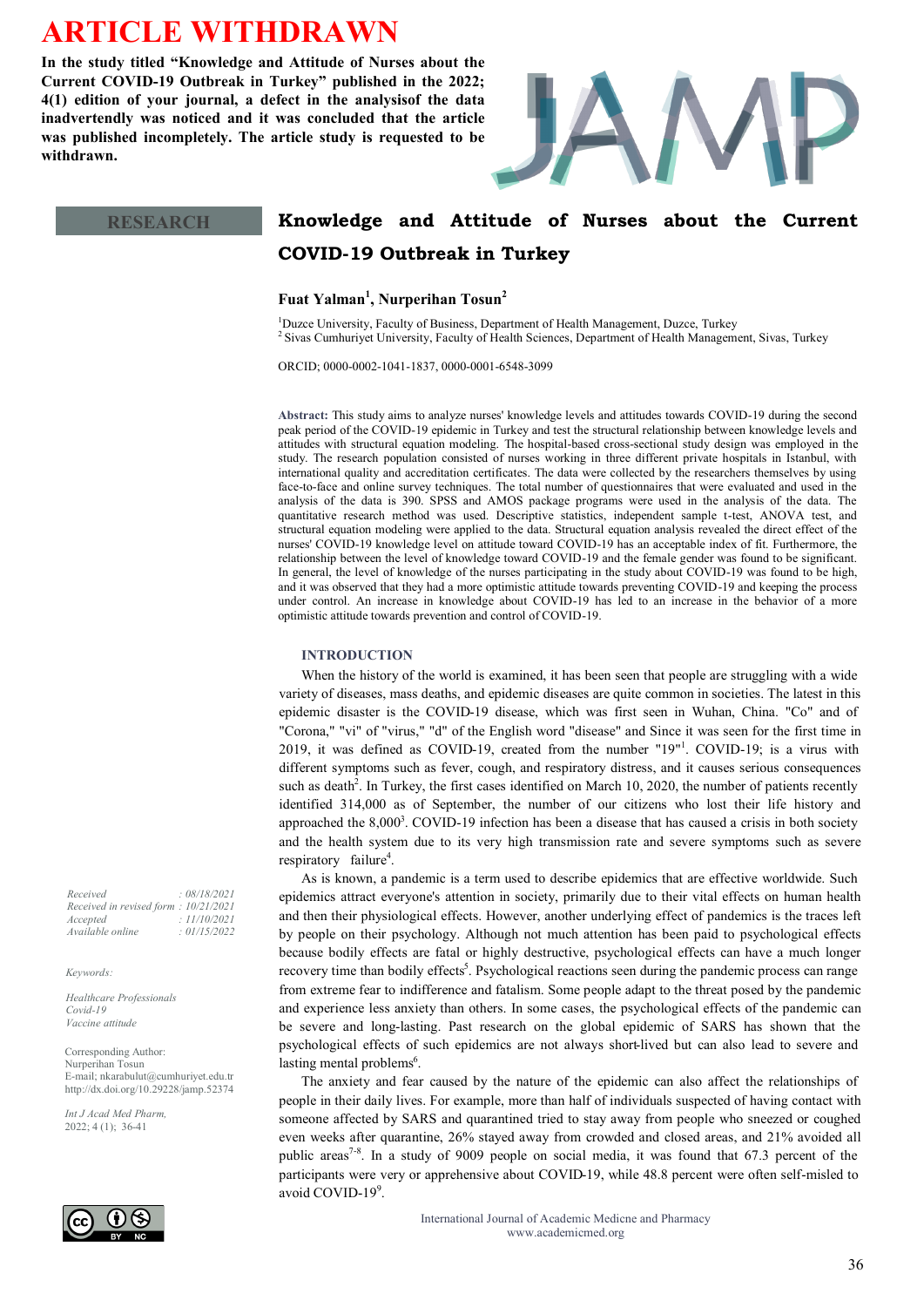particular infectious disease affect the severity of the disease, its and attitudes towards COVID-19. spread severity, and mortality rate. In the study conducted by Srichan et al. (2020) on COVID-19 in the Thai community, it was found that 73.4% of the participants had poor knowledge, 28.5% had poor attitudes, and 13.6% had high behavior<sup>10</sup>. In the study conducted by Reuben et al. (2020) in Nigerian society, it was found that 99.5% of the participants had a high level of knowledge. In addition, it was found that 92.7% of the participants applied social distance/selfisolation, 96.4% gave importance to personal hygiene, and 82.3% showed positive behavior by using a face mask $11$ . In the study conducted by Vijai and Joyce (2020) on Indian society, it was stated that 89.9% of the respondents had a high level of knowledge about COVID-19, and newspaper and television news were seen as the highest source of information. In addition, it was determined that 87.7% of the participants used hand washing, 76.3% used antibacterial disinfectant, and  $82.6\%$  used mask-wearing measures<sup>12</sup>.

Li et al. (2020) investigated the effects of COVID-19 on the mental health of people in their study. They found that negative emotions such as anxiety, depression, and anger and sensitivity to social risks increased, life satisfaction, positive emotions, and scores decreased<sup>13</sup>. Roy et al.  $(2020)$  found that in the anxiety, attitude, knowledge, and perceived mental health studies of the Indian population during the coronavirus pandemic, 12.5% of the participants had sleep difficulties,  $37.8\%$  COVID-19 infection, and  $36.4\%$ , respectively<sup>14</sup>. In the study conducted by Zhong et al.  $(2020)$  on healthcare professionals in China, it was determined that 89% had adequate knowledge, 90% showed correct behavior, practiced, and highly literate ones were at a more positive level<sup>15</sup>. In the study conducted by Khasawneh et al.<sup>16</sup> with medical faculty students in Jordan, it was found that many of the participants had adequate knowledge about COVID-19.

In addition, the transmission and mortality rates of COVID-19 can cause individuals to be psychologically uncomfortable. Fear caused by COVID-19 can lead to discrimination against other individuals in social life and exacerbate the effects of the disease. However, individuals' fear of COVID-19 is directly related to the rate of infection, disease, and mortality<sup>17</sup>. At the same time, fear and anxiety are physiologically basic emotions that involve activating the "fight or flight" response of the sympathetic nervous system and allow us to react quickly when faced with imminent threats. The most important reasons why the pandemic causes fear or anxiety both in the community and among healthcare professionals; The infection is listed as being contagious, posing an imminent threat, not being visible, and increasing its area of influence<sup>18</sup>. Psychological reactions at the time of the pandemic can range from extreme fear to apathy and fatalism. During the pandemic, some people adapt to the threat and experience less anxiety; in others, the psychological effects may be more severe and long-lasting. Research on the SARS epidemic has shown that psychological effects are not always short-lived but can lead to severe and persistent mental problems<sup>6</sup>.

Understanding nurses' knowledge and attitudes help to predict the outcomes of planned behavior. The main goal of the current study was to analyze the knowledge and attitude toward COVID-19 of nurses during the novel coronavirus outbreak, to test the structural relationship between knowledge and attitude with structural equation modeling, to detect socio-demographic variables related to a satisfactory level of them and to explore awareness and health behaviors associated with the prevention of coronavirus infection. The Coronavirus Disease (COVID-19), first seen in 2019, not only showed its effect as a deadly epidemic but also affected the mental state of all community groups, including nurses. However, nurses are characterized as healthcare professionals who play a vital role in guiding COVID-19 victims. In addition, the infection control

Studies have shown that knowledge, attitudes, and behaviors for a measures of nurses are significantly affected by their knowledge levels

# **MATERIALS and METHODS**

## *Research design*

A hospital-based cross-sectional research design was used. The study was carried out in three different private hospitals operating in Istanbul providing secondary healthcare services. The study was designed and conducted by researchers. The study period was from March 1 to May 15, 2021. Participants were previously informed about the study. They were voluntary, and their consent was obtained.

#### *Participants*

The data were collected from three different private hospitals in Istanbul between March and May 2021. Some of 390 nurses between 20 and 59 were face-to-face surveyed, while others were online surveyed. The population consisted of 1.730 nurses from these private hospitals. Three hundred ninety nurses, who gave their consent, were informed about the objective, procedures, and confidentiality. It was ensured that the participants were in the hospital, had an internet connection, voluntarily participated in a face-to-face or online survey, and could read, understand and answer the given questions. The convenience sampling method was used to determine the research participants. Approximately equal samples were taken from each hospital.

#### *Measurements of variables*

We applied the Turkish version of a ten-item Likert-type  $COVID-19$  knowledge level scale<sup>19</sup>. The measuring tool has been found to provide high reliability for the study sample ( $\alpha$ =0.812). And then, We applied the Turkish version of eight items Likert-type attitude scale toward COVID-19<sup>19</sup>. The measuring tool has been found to provide high reliability for the study sample ( $\alpha$ =0.746).

In the first stage, permission was requested from the researchers who developed the original scales for the adaptation process, and their approval was obtained. The scales were translated into Turkish separately by three experts who know both the language of the original scale and Turkish very well. In the second stage, the translations made by the authors and the translation group consisting of experts were compared. While making the comparison, each item was examined in terms of whether the translations were appropriate in terms of the intended meaning. The third stage is the provision of the previous stage. At this stage, the scales translated into Turkish were given to a group of 3-5 people who are experts in the language of the original scale and independent from the experts in the second stage, and these experts were asked to translate the scales from Turkish back to the original language. Later, the original expression of each item was compared one-to-one with the expression resulting from this translation. With the translation in the third stage, it was seen that the original scale was appropriate.

#### *Data Analysis*

SPSS and AMOS package programs were used for statistical analysis. In order to evaluate the reliability in terms of internal consistency, separate Cronbach alpha coefficients of all two subscales were calculated. First, the reliability analysis was performed on the data, and then the main variables of the research (COVID-19 knowledge level and attitude towards COVID-19) were examined in terms of means, standard deviations, reliability coefficients, frequency distribution, and variance values. Second, confirmatory factor analyses (CFA), using structural equation modeling in AMOS 24, were performed to assess different latent structure models of the relationship between COVID-19 knowledge level and attitude towards COVID-19.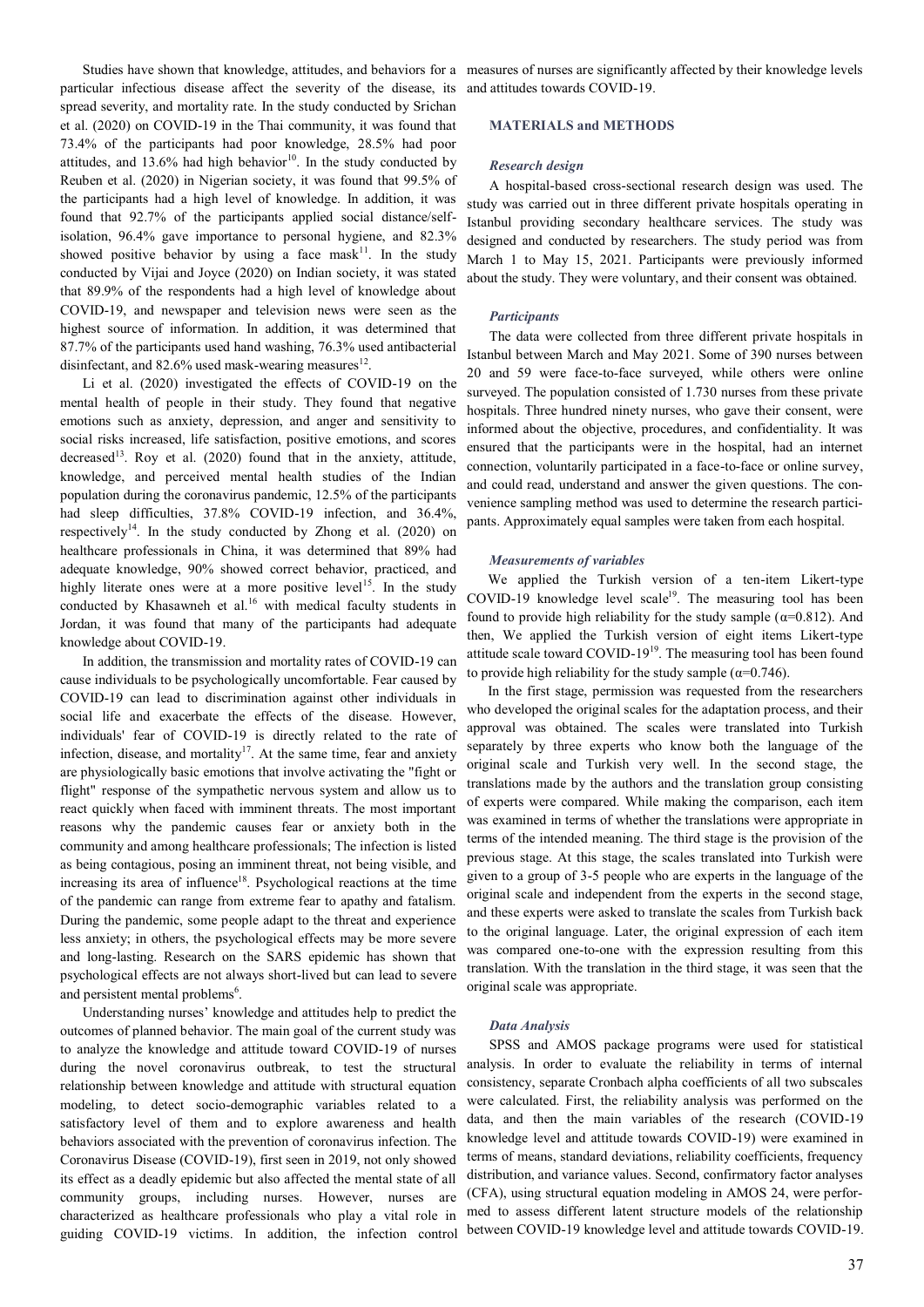Criteria for determining confirmatory factor analysis model fit and measurement invariance were based on conventional standards<sup>20</sup>.

# *Ethics approval*

Prior to conducting the study, we obtained informed consent from the participants. This research was carried out upon the approval of the ethics committee of Duzce University Scientific Research and Publication Ethics Committee (Date: 25.02.2021, Decision Number: 2021/062). The quantitative research methodology was used because it is suitable for the purpose and main problem of the research, and the analysis of the data set was performed by using SPSS and AMOS statistical analysis programs.

# **FINDINGS**

# *Demographic findings*

Three hundred and ninety (390) nurses in Istanbul participated in this survey. Table 1 shows the main characteristics of the participants in the study. It can be seen that 35.9% males and 64.1% females were the respondents for this study. Among 390 nurses, 56.7% were aged 20–29 years, 23.1% were aged 30-39 years, 16.4% were aged 40-49, 3.8% were aged 50-59 years. Participants about two-thirds (71.3%) had college education levels. Most participants were unmarried (57.4%). And the majority of participants had 0-5 years of experience (54.4%). There was a statistically significant difference in knowledge towards COVID-19 score according to sex (t-test =  $3.911$ ; P < 0.05). However, there was no significant relationship among the age of the participants, the educational level of the participants, the experience of the participants, and the marital status of the participants. Furthermore, there was no significant difference in attitude towards COVID-19 score according to sex, age, experience, marital status, and educational level of the participants.

#### *Descriptive findings related to factors*

Descriptive statistics, averages, standard deviations, reliability coefficients, number of participants, and variance values are given in Table 2. As a result of the confirmatory factor analysis, the overall reliability coefficient was found to be Alpha= 0.857.

**Table 1.** Main Characteristics of Participants (n=390)

 $0.80 \le \alpha \le 1.00$ , the scale is highly reliable. Ensuring validity and reliability shows the existence of a structural relationship between knowledge toward COVID-19 and attitude toward COVID-19 of nurses during the novel coronavirus outbreak.

#### **Table 2.** Descriptive Statistics Related to Factors

| <b>Factors</b>                  | N   | Mean   | <b>Standard</b><br>deviation | <i>Variance</i> | Cronbach's<br>alpha |
|---------------------------------|-----|--------|------------------------------|-----------------|---------------------|
| Knowledge<br>toward<br>COVID-19 | 390 | 4 2798 | 0.67189                      | 0.451           | 0.812               |
| Attitude<br>toward<br>COVID-19  | 390 | 3.8240 | 0.60731                      | 0.369           | 0.746               |

#### *The model fit measures*

In this study, a total of 18 questions formed two latent variables. Out of these 18 items, 2 items were not included in the analysis since they had a poor factor load. Model fit was tested with the model goodness-of-fit indicators given in Table 3 and accepted in the literature.

In Table 3, it is seen that all latent variables of the study provide the general model goodness of fit values suggested by Munro<sup>20</sup>, Brown<sup>21</sup>, and Byrne<sup>22</sup>.

**Table 3.** Model Fit Measures

| <b>Measure</b> | <b>Estimate</b> | <b>Threshold</b> | <b>Interpretation</b> |
|----------------|-----------------|------------------|-----------------------|
| <b>CMIN/DF</b> | 2.898           | Between 1 and 5  | Acceptable range      |
| <b>CFI</b>     | 0.922           | > 0.90           | Within range          |
| <b>GFI</b>     | 0.915           | > 0.85           | Within range          |
| <b>SOME</b>    | 0.056           | ${}_{0.08}$      | Within range          |
| <b>RMS</b>     | 0.070           | ${}_{0.10}$      | Within range          |
| <b>RMR</b>     | 0.051           | ${}_{0.08}$      | Within range          |
| TLI            | 0.905           | > 0.90           | Within range          |

|                               |                  |               |                               | <b>Knowledge toward COVID-19</b> |                            | <b>Attitude toward COVID-19</b> |  |
|-------------------------------|------------------|---------------|-------------------------------|----------------------------------|----------------------------|---------------------------------|--|
| <b>Variables</b>              | $\mathbf n$      | $\frac{0}{0}$ | $T \text{ test/Anova } (t/F)$ | p                                | $T$ test/<br>Anova $(t/F)$ | p                               |  |
| Gender                        |                  |               |                               |                                  |                            |                                 |  |
| Male                          | 140              | 35.9          | $3.911^{a}$                   | 0.000                            | $1.372^{\rm a}$            | 0.171                           |  |
| Female                        | 250              | 64.1          |                               |                                  |                            |                                 |  |
| Age categories                |                  |               |                               |                                  |                            |                                 |  |
| $20-29$                       | 221              | 56.7          |                               | 0.457                            |                            |                                 |  |
| 30-39                         | 90               | 23.1          | $0.870^{b}$                   |                                  | $1.082^{b}$                | 0.356                           |  |
| 40-49                         | 64               | 16.4          |                               |                                  |                            |                                 |  |
| 50-59                         | 15               | 3.8           |                               |                                  |                            |                                 |  |
| $>59$                         | $\boldsymbol{0}$ | $\mathbf{0}$  |                               |                                  |                            |                                 |  |
| <b>Experience (years)</b>     |                  |               |                               |                                  |                            |                                 |  |
| $0 - 5$                       | 212              | 54.4          |                               | 0.253                            |                            |                                 |  |
| $6 - 10$                      | 53               | 13.6          |                               |                                  |                            |                                 |  |
| $11 - 15$                     | 46               | 11.8          | $1.307^{\rm b}$               |                                  | $1.567^b$                  | 0.156                           |  |
| $16 - 20$                     | 26               | 6.7           |                               |                                  |                            |                                 |  |
| $21 - 25$                     | 28               | 7.2           |                               |                                  |                            |                                 |  |
| $26 - 30$                     | 24               | 6.2           |                               |                                  |                            |                                 |  |
| >30                           | $\mathbf{1}$     | 0.3           |                               |                                  |                            |                                 |  |
| <b>Marital status</b>         |                  |               |                               |                                  |                            |                                 |  |
| Married                       | 166              | 42.6          | $1.152^{a}$                   | 0.250                            | $0.967^{\rm a}$            | 0.334                           |  |
| Unmarried                     | 224              | 57.4          |                               |                                  |                            |                                 |  |
| <b>Educational attainment</b> |                  |               |                               |                                  |                            |                                 |  |
| Junior college and below      | 47               | 12.1          | $0.597^b$                     | 0.551                            | $0.413^{b}$                | 0.662                           |  |
| College                       | 278              | 71.3          |                               |                                  |                            |                                 |  |
| Postgraduate                  | 65               | 16.7          |                               |                                  |                            |                                 |  |
| a. Independent t-test         | b.Anova test     |               |                               |                                  |                            |                                 |  |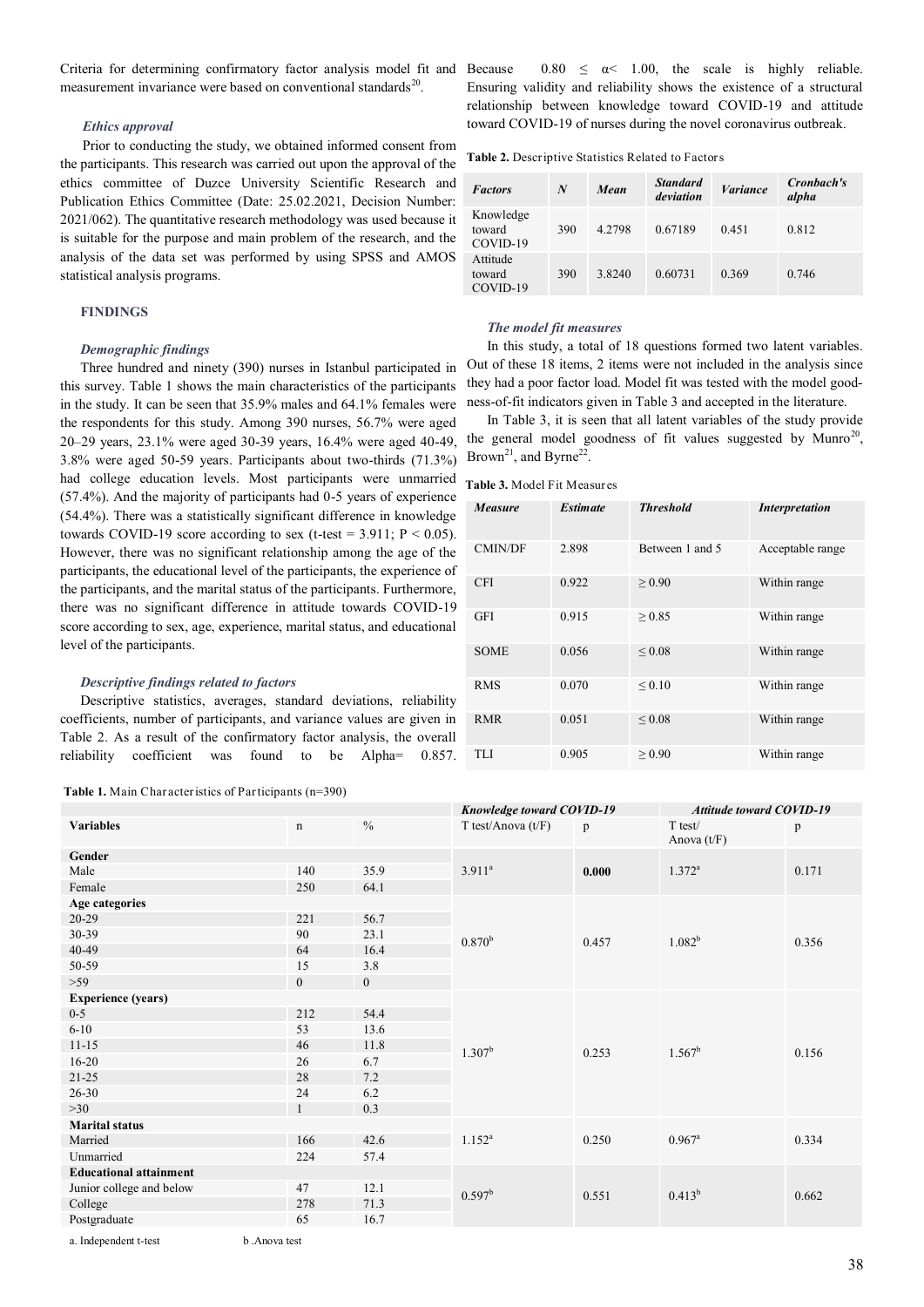#### *The results of the measurement model*

It was assumed that the reasoning between the variables in the research model could be explained.

Confirmatory factor analysis was performed to test the validity of the scales used, and the structure of all scales was verified. Figure 1 shows the confirmatory factor analysis results and model fit for the variables of knowledge toward COVID-19 and attitude toward COVID-19.



**Figure 1.** The Results of the Full Model

The estimates or standard loading of each item ranges from 0.49 to 0.80. According to Harrington (2009), the standard factor loading estimates should be not less than  $0.30$  (ideally  $0.70$  or higher)<sup>23</sup>. Table 4 shows that the Cronbach's  $\alpha$  coefficients are above the minimum criterion ( $> 0.60$ ). Finally, for average variance extracted (AVE) and construct reliability (CR), Fornell & Larcker (1981) stated that although the AVE value is below 0.50, if the CR value is above 0.70, AVE values below 0.50 can be accepted<sup>22</sup>. In addition, Table 4 shows that the structures applied in the research meet the reliability and validity criteria.

**Table 4.** The Items' Estimate and the Constr ucts' Cronbach's α, AVEs, and

| <b>Constructs</b>                              | <b>Items</b>     | <b>Estimate</b> | Cronbach's a | Average<br>variance<br>extracted<br>(AVE) | Construct<br>reliability<br>(CR) |
|------------------------------------------------|------------------|-----------------|--------------|-------------------------------------------|----------------------------------|
| Knowledge<br>toward<br>COVID-19<br>(KTC)       | KTC1             | 0.817           |              |                                           |                                  |
|                                                | KTC9             | 0.727           |              |                                           |                                  |
|                                                | KTC8             | 0.784           |              | 0.503                                     | 0.91                             |
|                                                | KTC7             | 0.706           |              |                                           |                                  |
|                                                | KTC4             | 0.643           | 0.812        |                                           |                                  |
|                                                | KTC3             | 0.734           |              |                                           |                                  |
|                                                | KTC <sub>2</sub> | 0.579           |              |                                           |                                  |
|                                                | KTC1             | 0.647           |              |                                           |                                  |
|                                                | ATC1             | 0.276           |              | 0.283                                     | 0.75                             |
|                                                | ATC <sub>2</sub> | 0.581           |              |                                           |                                  |
| <b>Attitude</b><br>toward<br>COVID-19<br>(ATC) | ATC3             | 0.469           |              |                                           |                                  |
|                                                | ATC4             | 0.569           | 0.746        |                                           |                                  |
|                                                | ATC5             | 0.637           |              |                                           |                                  |
|                                                | ATC <sub>6</sub> | 0.443           |              |                                           |                                  |
|                                                | ATC7             | 0.576           |              |                                           |                                  |
|                                                | ATC8             | 0.608           |              |                                           |                                  |

Since the CR values are greater than 0.7, the factors have high construct reliability. The fit values were examined to show that the data fit the model well. Table 5 shows the results of the structural model.

**Table 5.** The Result of the Str uctural Model

| <b>Hypothesis</b>                                                     | Correlations        | Estimate | S.E.  | C.R.  | -P | Result             |  |  |
|-----------------------------------------------------------------------|---------------------|----------|-------|-------|----|--------------------|--|--|
| Relationship between COVID-19 knowledge level and COVID-19 fear level |                     |          |       |       |    |                    |  |  |
| $H_1$                                                                 | $KTC\leq -\geq ATC$ | 0.351    | 0.074 | 4.770 | ** | $H_1$<br>supported |  |  |

The obtained fit values show that the model fit is achieved. There is a positive relationship between knowledge toward COVID-19 (KTC) and attitude toward COVID-19 (ATC). The increase in knowledge toward COVID-19 causes an increase in attitude toward COVID-19, and knowledge toward COVID-19 has a direct effect on attitude toward COVID-19.

#### *The results of the structural model*

From the result, it is found that there is a positive relationship between COVID-19 knowledge level and attitude toward COVID-19, and COVID-19 knowledge level has a direct effect on attitude toward COVID-19. Thus,  $H_1$  is statistically supported.

# **DISCUSSION**

As the COVID-19 virus undoubtedly affects all societies, it has also affected the psychological and sociological conditions of nurses who are struggling with this epidemic disease. The spread of the COVID-19 epidemic all over the world and the increased knowledge of COVID-19 have caused a new type of fear to arise in many groups of healthcare workers. This study was conducted in the second most severe episode of the COVID-19 outbreak and on areas critically affected by the outbreak.

This study was tried to evaluate the COVID-19 knowledge level and attitude toward COVID–19 among nurses and to test the structural relationship between knowledge and attitude with structural equation modeling. In this study, the demographic features, COVID-19 knowledge level, and attitude towards COVID-19 of 390 nurses were analyzed. This is a study that examined especially frontline nurses' mental health and its associated factors during the novel coronavirus outbreak in Turkey using a medium-scale cross-sectional design. The strengths of this study include two different data collection techniques. We conducted our survey in three different private hospitals operating in Istanbul providing secondary healthcare services. Three hundred ninety nurses, who gave their consent, were informed about the objective, procedures, and confidentiality.

This study was conducted in the second most severe episode of the COVID-19 outbreak and on areas critically affected by the outbreak. In this study, the relationship between nurses' knowledge levels and attitudes towards COVID-19 was primarily investigated. In addition, it was examined whether the knowledge levels and attitudes of the nurses about COVID-19 differed according to their socio-demographic characteristics. According to the results of this study, the knowledge levels and attitudes toward COVID-19 of the nurses participating in the research were sufficient and optimistic. Knowledge levels toward COVID-19 are significantly associated with attitude toward COVID-19.

Overall, the nurses participating in the study found high levels of knowledge toward COVID-19 and were found to have a more optimistic attitude about COVID-19. An increase in knowledge about COVID-19 has led to an increase in behavior towards a more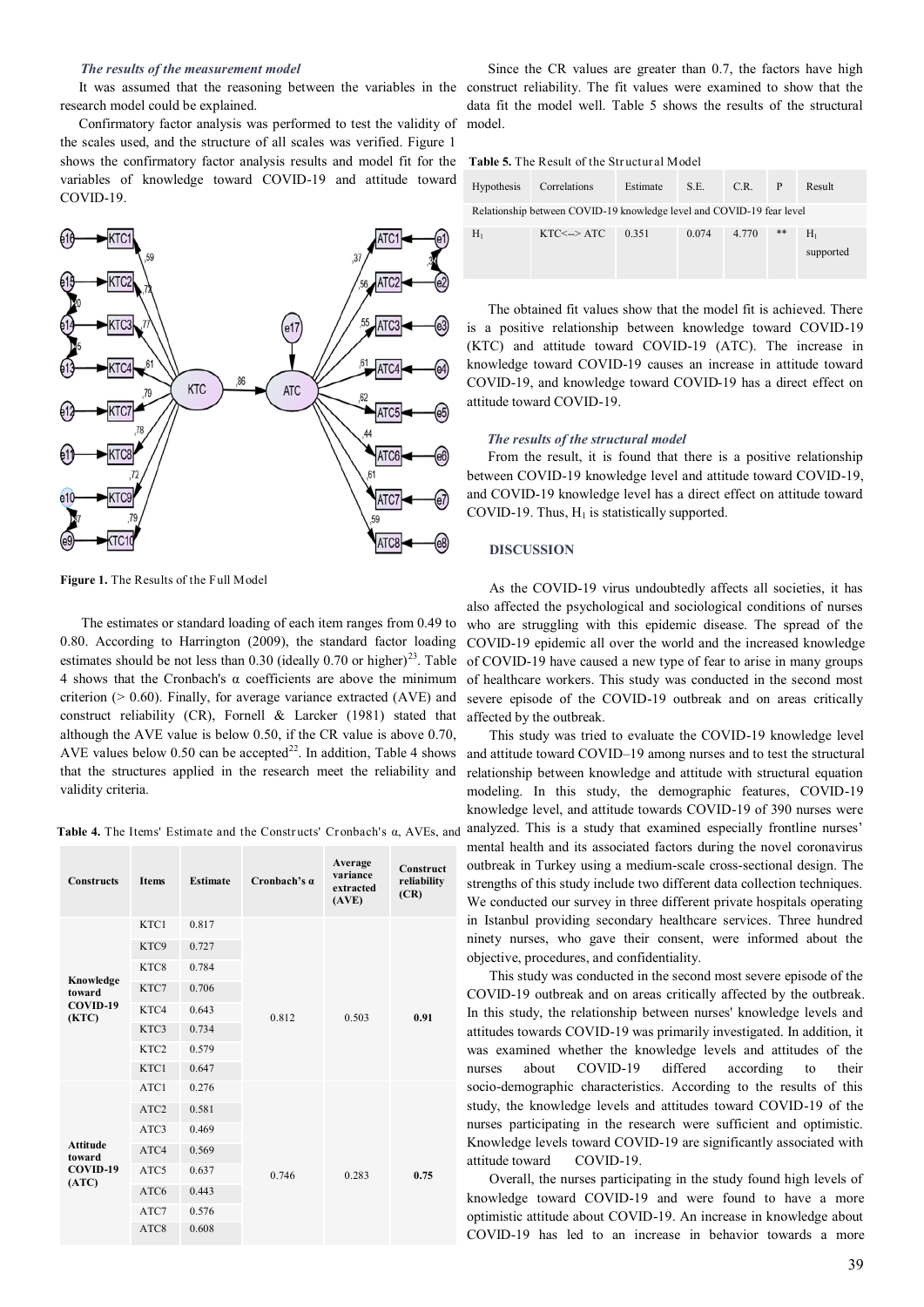optimistic attitude towards COVID-19. In this study, the majority of the participants had good and sufficient knowledge about the COVID-19 outbreak. This result of our research was found to be higher than the similar study conducted in Iran<sup>24,25</sup> and Saudi Arabia<sup>26</sup>. It is estimated that the reason for this may be due to the difference in the time of the study and the study population. In addition, in our study, it was determined that the knowledge level of nurses about the COVID-19 epidemic was consistent with the study conducted in Pakistan and gave similar results $27$ .

Our finding showed a great majority of the study participants had a favorable attitude towards the COVID–19. These findings are in line with the study conducted in China and Iran<sup>28, 24</sup> and Saudi Arabia<sup>26</sup>. The results of our current study showed that nurses in Turkey have sufficient knowledge to manage the disease and process related to COVID-19, but they need more information about the signs and symptoms of the disease.

Among the respondents, there were more females (64.1%) than males (35.9%). The responses per age group were distributed as follows: 56.7% were aged 20–29 years, 23.1% were aged 30-39 years, 16.4% were aged 40-49, 3.8% were aged 50-59 years. Two-hundredseventy-eight respondents (71.3%) had a college education, 47 persons (12.1%) had junior college and below, and 65 respondents (16.7%) had a postgraduate degree. In similar studies on the subject, the basic characteristics of the participants differed. While most of the participants in the studies in India, China, and Egypt were women, the majority of the participants in the studies in the USA were men  $5,14, 15,28,29$ . Moreover, the knowledge level toward COVID-19 was significantly 5. associated with the female gender.

# *Conclusion*

Turkish nurses had a high level of knowledge about COVID-19 and had a positive attitude towards preventing and controlling COVID-19. Good knowledge level and positive attitudes towards COVID-19 among Turkish nurses may be an important factor that helped the country in controlling and preventing COVID-19 successfully. In addition to continuously increasing and improving the knowledge, awareness, and positive attitudes of nurses about preventing and controlling the COVID-19, it is very important to impose sanctions and strictly control those who do not comply with the measures and to control the process. The findings of our research  $_{10}$ provide valuable information to countries in terms of determining the impact of COVID-19 on nurses' mental health, as well as identifying deficiencies and negative attitudes towards preventing COVID-19 and keeping the process under control.

COVID-19 is a significant global health problem that has a great social and psychological impact on both healthcare professionals and nurses. In epidemics, different individuals and groups may experience different levels of psychological crises, but nurses, who play an important role among health workers, are more affected<sup>31,32</sup>. In addition, hospital-based descriptive studies to determine the mental health and psychological needs of nurses during the epidemic will greatly contribute to the pandemic management process.

In summary, the results of our research showed that nurses have a high level of knowledge about COVID-19 and show a more optimistic attitude about preventing COVID-19 and keeping the process under control. In addition, an adequate knowledge level about COVID-19 is associated with positive and serious attitudes towards preventing COVID-19, suggesting that health education programs aimed at increasing knowledge of COVID-19 help encourage a positive attitude.

## *Conflict of interest*

The authors declare that there is no conflict of interest in the research.

#### *Financıal disclosure*

The authors declared that there is no institutional or financial support.

#### *Ethical approval*

This research was carried out upon the approval of the ethics committee of Duzce University Scientific Research and Publication Ethics Committee (Date: 25.02.2021, Decision Number: 2021/062).

# **REFERENCES**

- 1. Lovelace B, World Health Organization Names the New Coronavirus: COVID-19. [Internet]; 2020. [cited 2021 Apr 10]. Available from: [https://](https://www.cnbc.com/) [www.cnbc.com/](https://www.cnbc.com/)
- 2. Centers for Disease Control and Prevention. Symptoms of Coronavirus. [Internet]; 2020. [cited 2021 Feb 2]. Available from: [https://](https://www.cdc.gov/coronavirus/2019-ncov/symptoms-testing/symptoms.html) [www.cdc.gov/coronavirus/2019](https://www.cdc.gov/coronavirus/2019-ncov/symptoms-testing/symptoms.html)-ncov/symptoms-testing/symptoms.html.
- 3. T.R. Ministry of Health. Turkey Coronavirus Daily Chart. [Internet]; 2020. [cited 2020 September 15]. Available from: [https://](https://covid19.saglik.gov.tr) [covid19.saglik.gov.tr](https://covid19.saglik.gov.tr)
- United Nations Development Program. COVID-19 Pandemic. [Internet]; 2020. [cited 2020 June 15]. Available from: https://www.tr.undp.org/ content/turkey/tr/home/coronavirus. Html
- 5. Abdelhafiz A, Mohammed Z, Ibrahim M, Ziady H, Alorabi M, Ayyad M & Sulstan EA. Knowledge, Perceptions, and attitude of Egyptians towards the Novel Coronavirus Disease (COVID-19). *Journal of Community Health,* 2020;45(5), 881-890.
- Taylor S. The psychology of pandemics: Preparing for the Next Global Outbreak of Infectious Disease. Newcastle upon Tyne: Cambridge Scholars Publishing. 2019.
- 7. Cava MA, Fay KE, Beanlands HJ, McCay EA, Wignall R. The experience of quarantine for individuals affected by SARS in Toronto. *Public Health Nurse*, 2005;22(5), 398-406.
- 8. Reynolds DL, Garay JR, Deamond SL, Moran MK, Gold W, Styra R. Understanding, compliance and psychological impact of the SARS quarantine experience. *Epidemiol Infect*, 2008;136(7), 997-1007.
- 9. Nelson LM, Simard JF, Oluyomi A. et al. US public concerns about the COVID-19 pandemic from results of a survey given via social media. *JAMA Intern Med*, 2020;180 (7), 1020-1022.
- Srichan P, Apidechkul T, Tamornpark R, Yeemard F, Khunthason S. Knowledge, attitude and preparedness to respond to the 2019 Novel Coronavirus (COVID-19) among the bordered population of Northern Thailand in the early period of the outbreak: A cross-sectional Study *The Lancet*, 2020; Doi: <https://dx.doi.org/10.2139/ssrn.3546046>
- 11. Reuben RC, Danladi MMA, Saleh DA, Ejembi PE. Knowledge, attitudes and practices towards COVID-19: An epidemiological survey in North Central Nigeria. *Journal of Community Health*, 2020; Doi: [https://](https://dx.doi.org/10.1007/s10900-020-00881-1) [dx.doi.org/10.1007/s10900](https://dx.doi.org/10.1007/s10900-020-00881-1)-020-00881-1
- 12. Vijai C, Joyce D. Novel Coronavirus (COVID-19) Knowledge and awareness: A survey of Thiruvallur district, Tamilnadu. *Shanlax International Journal of Management*, 2020;8(1), 69-76.
- 13. Li S, Wang Y, Xue J, Zhao N, Zhu T. The impact of COVID-19 epidemic declaration on psychological consequences: a study on active Weibo users. *International Journal of Environmental Research and Public Health*, 2020;17(6), 2032.
- 14. Roy D. Tripathy, S., Kar, S., Sharma, N., Verma, S., & Kaushal, V. Study of Knowledge, Attitude, anxiety & perceived mental healthcare need in Indian population during COVID-19 pandemic. *Asian Journal of Psychiatry*, 2020; 51:102083. Doi: [https://doi.org/10.1016/](https://doi.org/10.1016/j.ajp.2020.102083) [j.ajp.2020.102083](https://doi.org/10.1016/j.ajp.2020.102083)
- 15. Zhong B, Luo W, Li H, Zhang Q, Liu X, Li Wen-Tian, Li Y. Knowledge, attitudes, and practices towards COVID19 among Chinese residents during the rapid rise period of the COVID-19 outbreak: a quick online cross-sectional survey. *International Journal of Biological Sciences*, 2020; 16(10), 1745–1752.